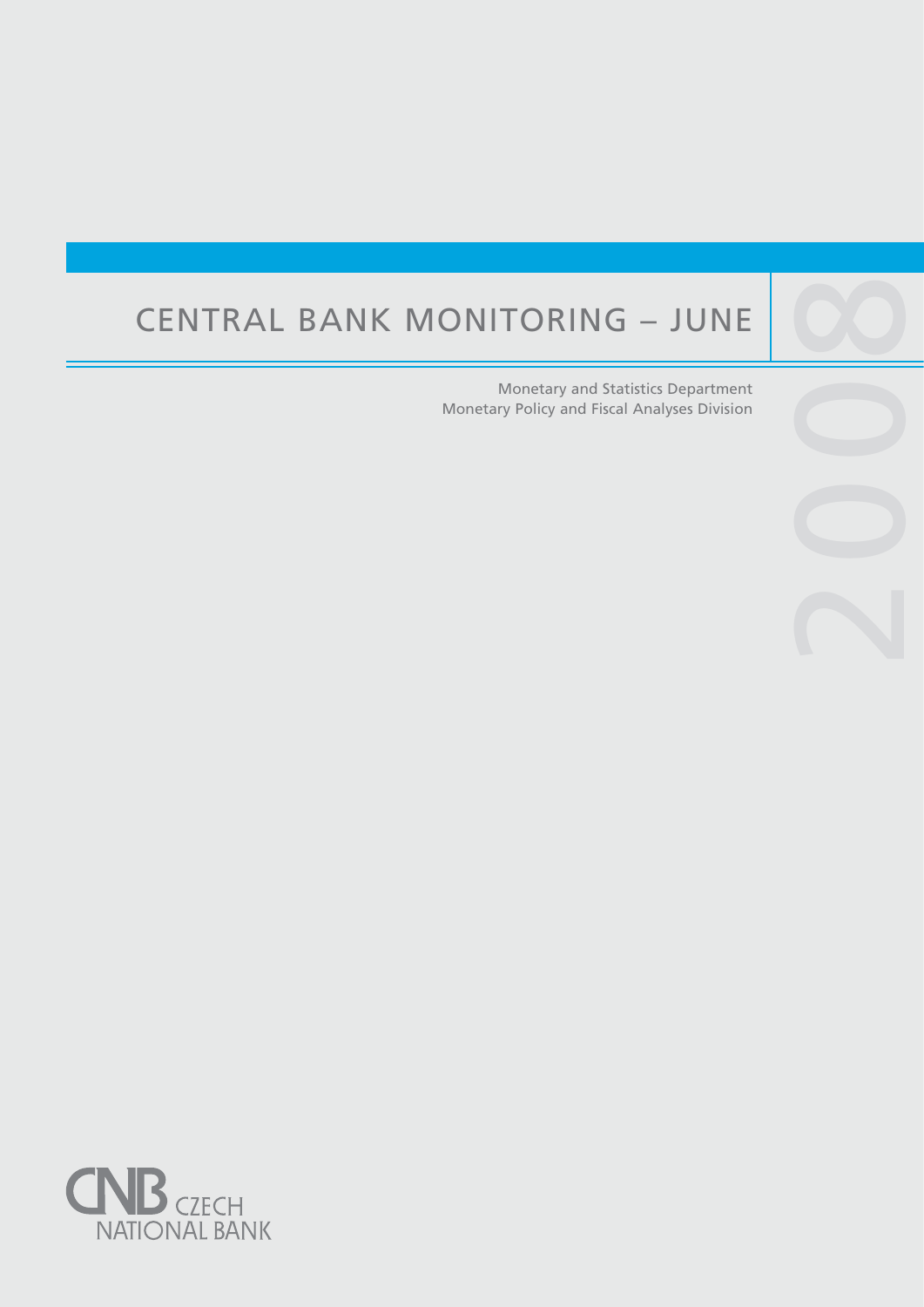# **In this issue:**

*The past three months have seen the financial crisis subsiding only slowly and several central* banks continuing to take coordinated actions, with oil prices still rising and agricultural *commodity prices remaining volatile. In* **Spotlight** *we take a look at this year's European Commission and ECB Convergence Reports and examine their assessment of Slovakia's preparedness for the adoption of the euro. Our selected speech is Irma Rosenberg's (Riksbank) address on the monetary policy impacts of rising commodity prices.* 

# **1. Latest monetary policy developments at selected central banks**

# **ECB and Fed**

|                                      | Euro area (ECB)                               | <b>USA (Fed)</b>                                            | The ECB left its rate<br>$\blacksquare$                                                                                                                                                                                                                                   |
|--------------------------------------|-----------------------------------------------|-------------------------------------------------------------|---------------------------------------------------------------------------------------------------------------------------------------------------------------------------------------------------------------------------------------------------------------------------|
| Inflation target                     | $< 2\%$ <sup>1</sup>                          | n.a.                                                        | unchanged at $4\%$ .<br>Fed<br>continued<br>The<br>lowering interest rates $-$<br>far as 2%. Weak<br>as<br>economic activity, the<br>property market slump<br>persisting<br>the<br>and<br>financial<br>in<br>unease<br>markets are viewed as<br>the motives for the cuts. |
| MP meetings<br>(rate changes)        | 10 Apr (0.00)<br>8 May (0.00)<br>5 Jun (0.00) | 10 Mar (Unscheduled)<br>18 Mar (-0.75)<br>29-30 Apr (-0.25) |                                                                                                                                                                                                                                                                           |
| Current basic rate                   | 4.00%                                         | 2.00%                                                       |                                                                                                                                                                                                                                                                           |
| Latest inflation                     | 3.6% (May 2008) <sup>2</sup>                  | 3.9% (Apr 2008)                                             |                                                                                                                                                                                                                                                                           |
| <b>Expected MP meetings</b>          | 3 Jul<br>7 Aug<br>4 Sep                       | $24 - 25$ Jun<br>5 Aug                                      |                                                                                                                                                                                                                                                                           |
| Other expected events                | 4 Sep: publication of<br>forecast             | 11 Jun, 23 Jul:<br>publication of Beige Book                |                                                                                                                                                                                                                                                                           |
| Expected rate movements <sup>3</sup> |                                               |                                                             |                                                                                                                                                                                                                                                                           |



 $^1$  ECB definition of price stability; <sup>2</sup> preliminary estimate; <sup>3</sup> direction of expected change in rates in coming quarter taken from Consensus Forecasts survey

|                                      | Slovakia (NBS)                                      | <b>Hungary (MNB)</b>                               | Poland (NBP)                                                    |
|--------------------------------------|-----------------------------------------------------|----------------------------------------------------|-----------------------------------------------------------------|
| Inflation target                     | $2\%$                                               | 3.0%                                               | 2.5%                                                            |
| <b>MP</b> meetings<br>(rate changes) | 25 Mar $(0.00)^4$<br>29 Apr (0.00)<br>27 May (0.00) | 31 Mar (+0.50)<br>28 Apr (+0.25)<br>26 May (+0.25) | $25 - 26$ Mar $(+0.25)$<br>29-30 Apr (0.00)<br>27-28 May (0.00) |
| Current basic rate                   | 4.25%                                               | 8.50%                                              | 5.75%                                                           |
| Latest inflation                     | 4.3% (Apr 2008)                                     | 6.6% (Apr 2008)                                    | 4.0% (Apr 2008)                                                 |
| <b>Expected MP meetings</b>          | 24 Jun<br>29 Jul<br>26 Aug                          | 23 Jun<br>21 Jul<br>25 Aug                         | $24 - 25$ Jun<br>29-30 Jul<br>26-27 Aug                         |
| Other expected events                | 29 Jul: Report on<br><b>Monetary Developments</b>   | 25 Aug: publication of IR <sup>5</sup>             | 2nd half of Jul:<br>publication of IR <sup>5</sup>              |
| Expected rate movements <sup>3</sup> |                                                     |                                                    |                                                                 |

# **Central European economies**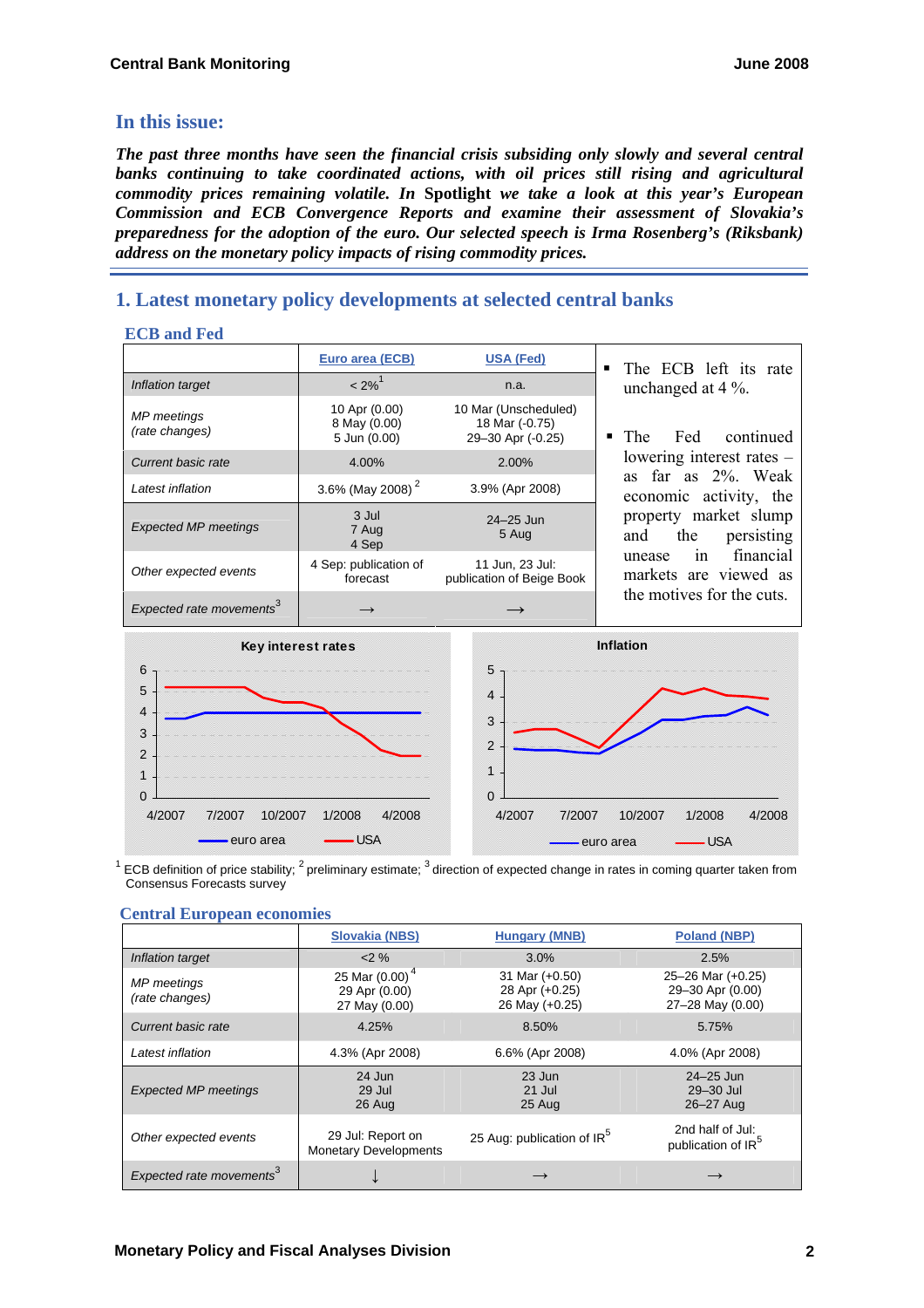

 $4$ The NBS decides on rates once a week; the dates given correspond to the expected dates of discussion of the Situation Report; <sup>5</sup> Inflation Report

The MNB raised its rates three times in a row – by a total of 1 p.p. to  $8.50\%$  – in response to concerns about the potential second-round effects of the persisting high inflation and in an effort to prevent a rise in inflation expectations. At the MNB's March meeting, concerns were raised about an increase in the risk premium on forint assets. This fact played a role in the subsequent increase in rates of 0.50 p.p. The NBS left its rates unchanged at 4.25%. The NBP raised its key rate by 0.25 p.p. to 5.75% in reaction to the rising inflation rate (driven by wage pressures) and on fears of inflation expectations staying high.

|                                      | <b>United Kingdom (BoE)</b>                          | <b>Sweden (Riksbank)</b>              | <b>New Zealand (RBNZ)</b>                                  |
|--------------------------------------|------------------------------------------------------|---------------------------------------|------------------------------------------------------------|
| Inflation target                     | 2%                                                   | 2%                                    | 2%                                                         |
| <b>MP</b> meetings<br>(rate changes) | 9-10 Apr (-0.25)<br>7-8 May (0.00)<br>4-5 Jun (0.00) | 22 Apr (0.00)                         | 24 Apr (0.00)<br>5 Jun (0.00)                              |
| Current basic rate                   | 5.00%                                                | 4.25%                                 | 8.25%                                                      |
| Latest inflation                     | 3% (Apr 2008)                                        | 3.4% (Apr 2008)                       | 3.4% (2008 Q1)                                             |
| <b>Expected MP meetings</b>          | 9-10 Jul<br>6-7 Aug<br>$3-4$ Sep                     | 2 Jul<br>3 Sep                        | 24 Jul<br>11 Sep                                           |
| Other expected events                | 13 Aug: publication of IR <sup>5</sup>               | 3 Jul: publication of IR <sup>5</sup> | 11 Sep: publication of<br><b>Monetary Policy Statement</b> |
| Expected rate movements <sup>3</sup> |                                                      |                                       |                                                            |

#### **Other selected inflation-targeting countries**



The BoE lowered its key rate by 0.25 p.p. in response to the financial crisis and its possible manifestations in the real economy. The RBNZ and Riksbank left their rates unchanged (at 8.25% and 4.25% respectively).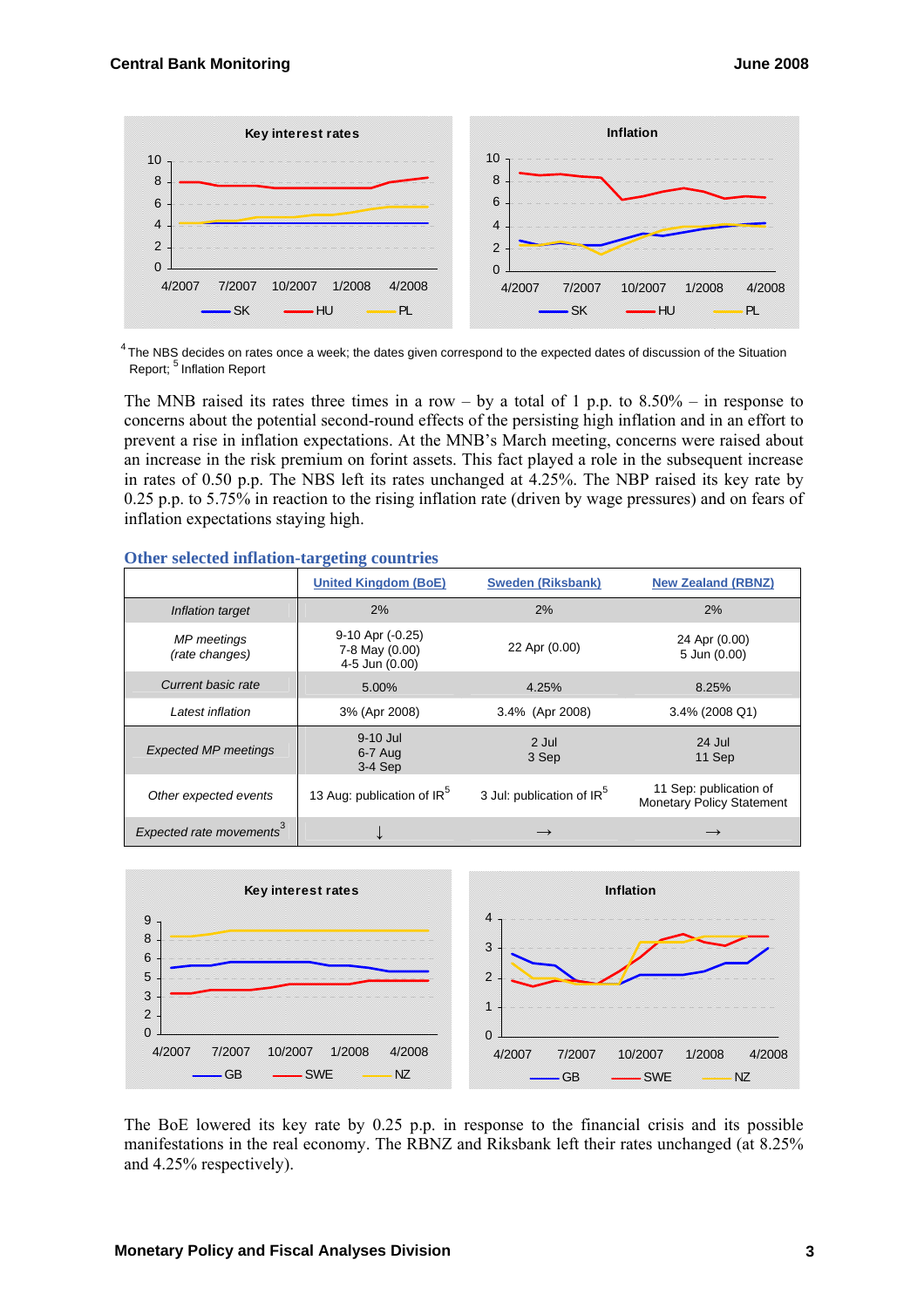# **2. News**

# **Central banks continue giving financial institutions easier access to liquidity**

In the *Spotlight* section of the [March issue of](http://www.cnb.cz/m2export/sites/www.cnb.cz/en/monetary_policy/monitoring/download/0801_cbm.pdf) *Monitoring* we looked at the coordinated actions taken by some central banks against the liquidity shortage in the banking system. On 11 March, one day after the March issue was published, the Fed announced that the central banks concerned (the Bank of Canada, the Bank of England, the ECB, the Fed and the Swiss National Bank) would continue to work together to restore the smooth functioning of financial markets. For this reason, we present a summary of the latest measures implemented by these central banks (between 11 March and 5 June).

Twice in a row (on [11 March](http://www.federalreserve.gov/newsevents/press/monetary/20080311a.htm) and [2 May\)](http://www.federalreserve.gov/newsevents/press/monetary/20080502a.htm), swap lines were extended and their volumes increased to the present \$50 billion in the case of the ECB and \$12 billion in the case of the Swiss National Bank. The **[Bank of England](http://www.bankofengland.co.uk/publications/news/2008/017.htm)** also announced a continuation of its liquidity-supplying activities, in the form of a further two 3-month repo operations. In parallel, the **[Bank of Canada](http://www.bank-banque-canada.ca/en/notices_fmd/2008/not110308.html)** announced another two 28-day term purchase and resale agreements (PRAs).

The Fed expanded its Term Securities Lending Facility (TSLF) to \$200 billion, which it is lending to primary dealers for 28 days (rather than overnight, as in the previous programme), and also expanded the range of securities that can be pledged in the TSLF. The amounts auctioned under the Fed's Term Auction Facility (TAF) were also increased in two steps to the current \$75 billion. Fed representatives later unveiled [further measures](http://www.federalreserve.gov/newsevents/press/all/2008all.htm), including an increase in the maturity of liquidityproviding operations at the discount rate to 90 days from 30 days, an expansion of the range of eligible collateral, and finally the creation of a Primary Dealer Credit Facility (PDCF), under which primary dealers can obtain unlimited overnight collateralised liquidity at the discount rate.

# **[Reserve Bank of New Zealand takes similar measures as G-10 central banks](http://www.rbnz.govt.nz/news/2008/3310253.html)**

Although the RBNZ was not involved in the joint actions of the G-10 central banks, it too announced in early May that it was adopting measures to improve liquidity in the banking system. The measures have similar features as the ones taken by the G-10 central banks, for instance an extension of the range of eligible collateral and an extension of the maturity of overnight reverse repo operations to 30 days.

# **[Bank of England announces "Special Liquidity Scheme"](http://www.bankofengland.co.uk/publications/news/2008/029.htm)**

The BoE on 21 April 2008 launched a scheme to allow commercial banks to swap temporarily their high-quality (AAA-rated and mostly mortgage-backed) securities for UK Treasury Bills. The measure is designed to make it easier for banks to finance themselves and obtain liquidity. Under the Scheme, banks can, for a period of 1 to 3 years, swap assets that have become illiquid owing primarily to events on the mortgage market (banks are unable to sell or pledge such assets, as practically no one wants to buy them). The credit risk that such assets bear stays in commercial banks' balance sheets and thus does not transfer to the BoE. Usage of the scheme will depend on market conditions. The fee charged for the asset-swap facility is the spread between the 3-month Libor and the 3-month interest rate for borrowing against the security of government bonds, subject to a floor of 20 basis points.

# **[European Central Bank](http://www.ecb.int/press/pr/date/2008/html/pr080507.en.html) and [European Commission](http://ec.europa.eu/economy_finance/publications/publication12574_en.pdf) Convergence Reports 2008**

The European Commission and the European Central Bank in early May published their regular Convergence Reports for 2008, in which they assess the economic and legal convergence of ten EU Member States (Bulgaria, the Czech Republic, Estonia, Latvia, Lithuania, Hungary, Poland, Romania, Slovakia and Sweden). As a hot candidate for adopting the euro in 2009, Slovakia is assessed in particular depth in these reports, and for the same reason we examine its assessment in the Convergence Reports in *Spotlight*.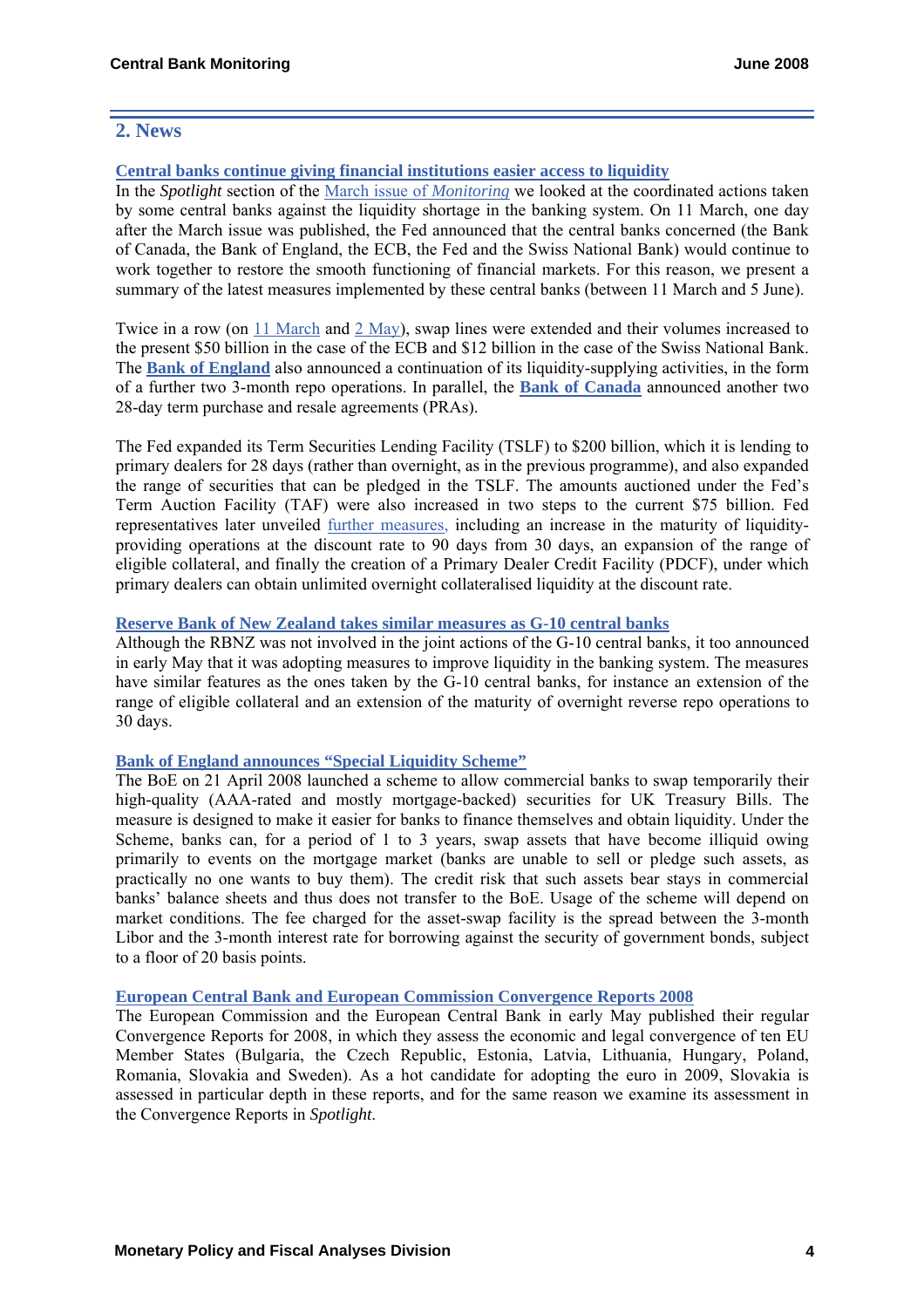#### **[Eurosystem, ECB and ESCB celebrate 10th anniversary](http://www.ecb.int/ecb/10ann/html/index.en.html)**

The Eurosystem, the European Central Bank and the European System of Central Banks were established on 1 June 1998. Six months later, the euro was introduced in the 11 countries of the then euro area (first as an electronic means of payment). To mark this anniversary, the ECB issued a [special issue](http://www.ecb.int/ecb/10ann/html/index.en.html) of its Monthly Bulletin looking back at the economic developments over the past ten years.

#### **[Central rate of Slovak koruna revalued](http://www.ecb.int/press/pr/date/2008/html/pr080528.en.html)**

On 28 May, the finance ministers of the euro-area Member States, the President of the ECB and the finance ministers and the central bank governors of Denmark, Estonia, Latvia, Lithuania and Slovakia decided, by mutual agreement, to revalue the central rate of the Slovak koruna in ERM II by 17.6472% with effect from 29 May 2008. The central rate of the koruna was set at 1 euro  $=$ 30.1260 koruna. The standard fluctuation band of  $\pm 15\%$  will continue to be observed around the central rate. The upper and lower limits of the band are 34.6449 and 25.6071. According to an official ECB communiqué, the revaluation of the central rate is justified by ongoing improvements in underlying fundamentals.

#### **[Nordic central banks enter into swap agreements](http://www.riksbank.com/templates/Page.aspx?id=27991)**

The central banks of Sweden, Norway, Denmark and Iceland have entered into swap facility agreements allowing Iceland to acquire euro against Icelandic krona if the need arises. The Central Bank of Iceland can obtain up to EUR 500 million from each central bank. Riksbank Governor Stefan Ingves says that the agreement is aimed at safeguarding Iceland's macroeconomic and financial stability. The swap lines are not currently being drawn upon, but are ready for immediate use to cover the acute needs of the Icelandic economy and are therefore a precautionary measure.

# **[More open Riksbank communication](http://www.riksbank.com/upload/Dokument_riksbank/Kat_publicerat/Ekonomiska kommentarer/2008/ek_kom_no3eng.pdf)**

The Executive Board of the Swedish central bank has adopted an integrated document that describes the bank's internal and external communication policy. The document summarises the principal changes in communication that have taken place in recent years. Riksbank representatives will be more generous in providing information, which means, for example, we can expect comments on recent economic data in relation to the current forecast. However, the members of the Executive Board are still barred from revealing how they intend to vote on interest rates.

# **[Mishkin to resume teaching at Columbia University](http://www.federalreserve.gov/newsevents/press/other/20080528a.htm)**

Frederic S. Mishkin on 28 May submitted his resignation as a member of the Board of Governors of the Federal Reserve System, effective 31 August 2008. The next Federal Open Market Committee meeting on August 5 will thus be his last. Mishkin is seen as one of the protagonists of the recent aggressive cuts in monetary policy interest rates in the USA.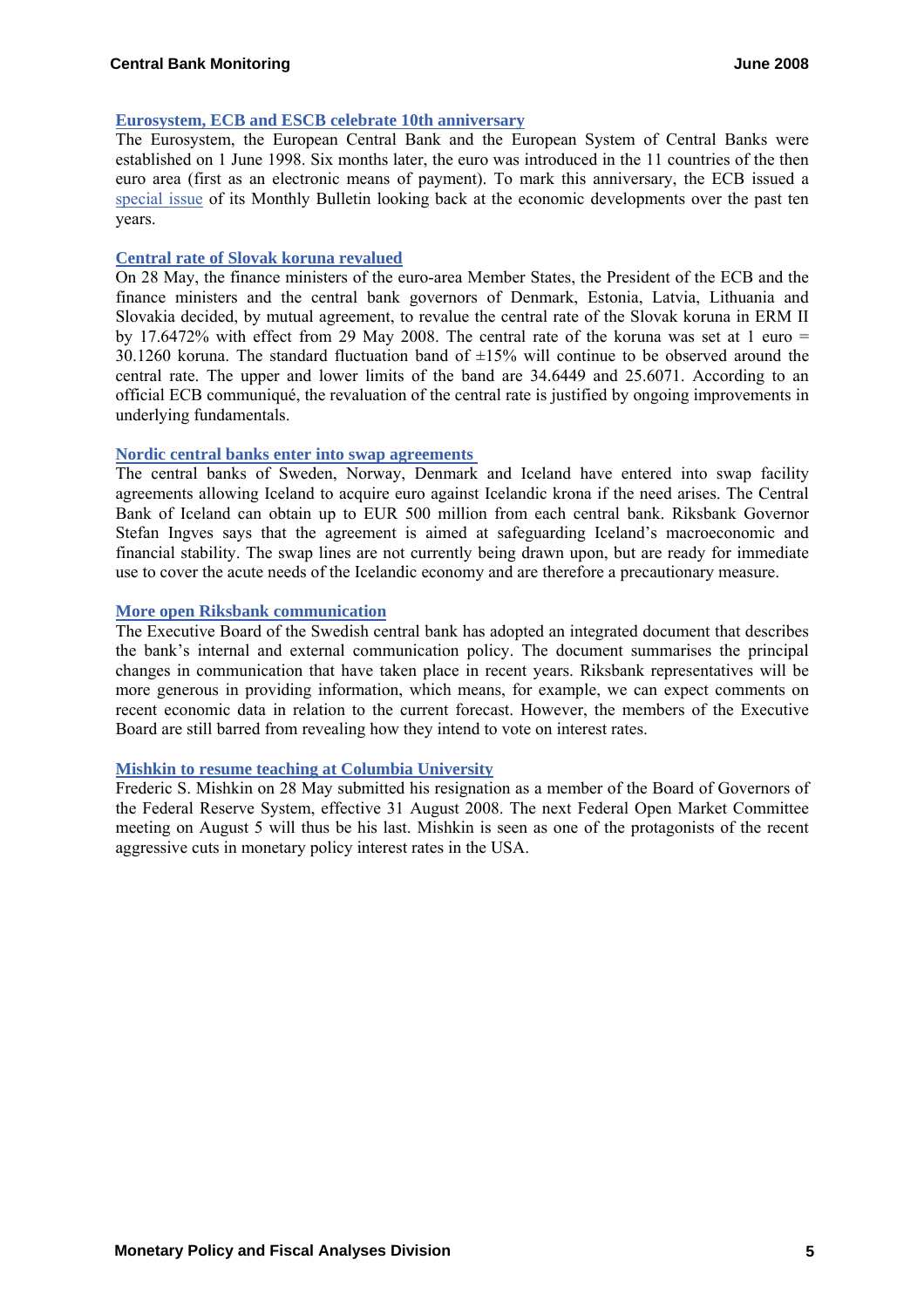# **3. Spotlight: Convergence Reports assess Slovakia's preparedness for the euro**

*The European Commission and the European Central Bank in early May published their regular Convergence Reports for 2008, in which they assess the economic and legal convergence of ten EU Member States (Bulgaria, the Czech Republic, Estonia, Latvia, Lithuania, Hungary, Poland, Romania, Slovakia and Sweden). As a hot candidate for adopting the euro in 2009, Slovakia is assessed in particular depth in these reports, and for the same reason we examine its assessment in the Convergence Reports in this* Spotlight*. While the Commission assessed the fulfilment of the Maastricht criteria in Slovakia as relatively problem-free, the ECB is more critical of Slovakia. The definitive decision on the adoption of the euro in Slovakia and on the conversion rate between the Slovak koruna and the euro will be made by the EU Council in the composition of the ministers of finance and economics (Ecofin) at its July meeting. It is likely that Ecofin will approve the adoption of the euro in Slovakia as from 2009.* 

# **Slovakia meets price stability criterion, but ECB Convergence Report expresses considerable concerns regarding sustainability of fulfilment of price stability criterion**

At 2.2%, the rate of inflation measured by the Harmonised Index and Consumer Prices (HICP) was 1.0 p.p. below the reference value of 3.2% as of March 2008. The Commission expects it to remain below the reference value in the months ahead, albeit with a narrowing margin. The koruna's trend exchange rate appreciation has exerted a moderating effect on inflation, in particular in 2007 and early 2008. The stronger exchange rate of the koruna combined with low increases in regulated energy prices and fuel prices contributed to a decrease in annual HICP inflation to 1.2% in summer 2007. Inflation subsequently increased to 3.4% in the first quarter of 2008, mostly as a result of the global shocks affecting food and fuel prices, but also due to some acceleration in prices of nonregulated services. These factors are expected to continue affecting inflation in 2008. The ECB expects average inflation of around 3.8% in 2008, declining to some 3.3% in 2009. However, according to the ECB's Convergence Report there are numerous upside risks to inflation in Slovakia and the ECB expresses considerable concerns regarding the sustainability of fulfilment of the price stability criterion. The ECB says that the risks relate to the tightening labour market conditions, the fading of the dampening effects on inflation of the appreciation of the koruna, and to the increase in global energy prices, which has not yet been fully reflected in consumer prices. From the long-term perspective, the ECB believes that the process of catching-up with the economic and price level of the advanced countries is also likely to have a bearing on inflation.

# **Long-term interest rate criterion fulfilled comfortably**

At 4.5%, the average level of long-term interest rates in Slovakia in the year to March 2008 was 2 p.p. below the 6.5% reference value. The factors behind the decline in interest rates in Slovakia are decreasing country-risk premia and favourable inflation. The spread vis-à-vis euro-area long-term interest rates had been declining markedly since 2002 to practically disappear in April 2007. Since mid-2007, a slight positive spread of around 30 basis points opened again, reflecting the significant drop in long-term interest rates in the euro area.

#### **Koruna's stay in ERM II characterised by trend appreciation**

At the time the 2008 Convergence Reports were drawn up, the Slovak koruna had been participating in ERM II for more than the required two years. The pre-ERM II appreciation trend had continued after ERM II entry, leading to a revaluation of the central parity by 8.5% with effect from 19 March 2007. The koruna continued appreciating in spring 2008, fluctuating 8–9% above the central parity. During the two-year assessment period, the koruna traded almost always in the stronger part of the fluctuation band, with an average deviation of 5.4% from the central parity. The Commission nonetheless asserts that the observed appreciation was consistent with underlying fundamentals, the koruna did not experience severe tensions and so Slovakia fulfils the exchange rate stability criterion. The ECB report states that the trend appreciation of the Slovak koruna makes it more difficult to analyse how the Slovak economy might operate under conditions of irrevocably fixed nominal exchange rates (following the adoption of the euro).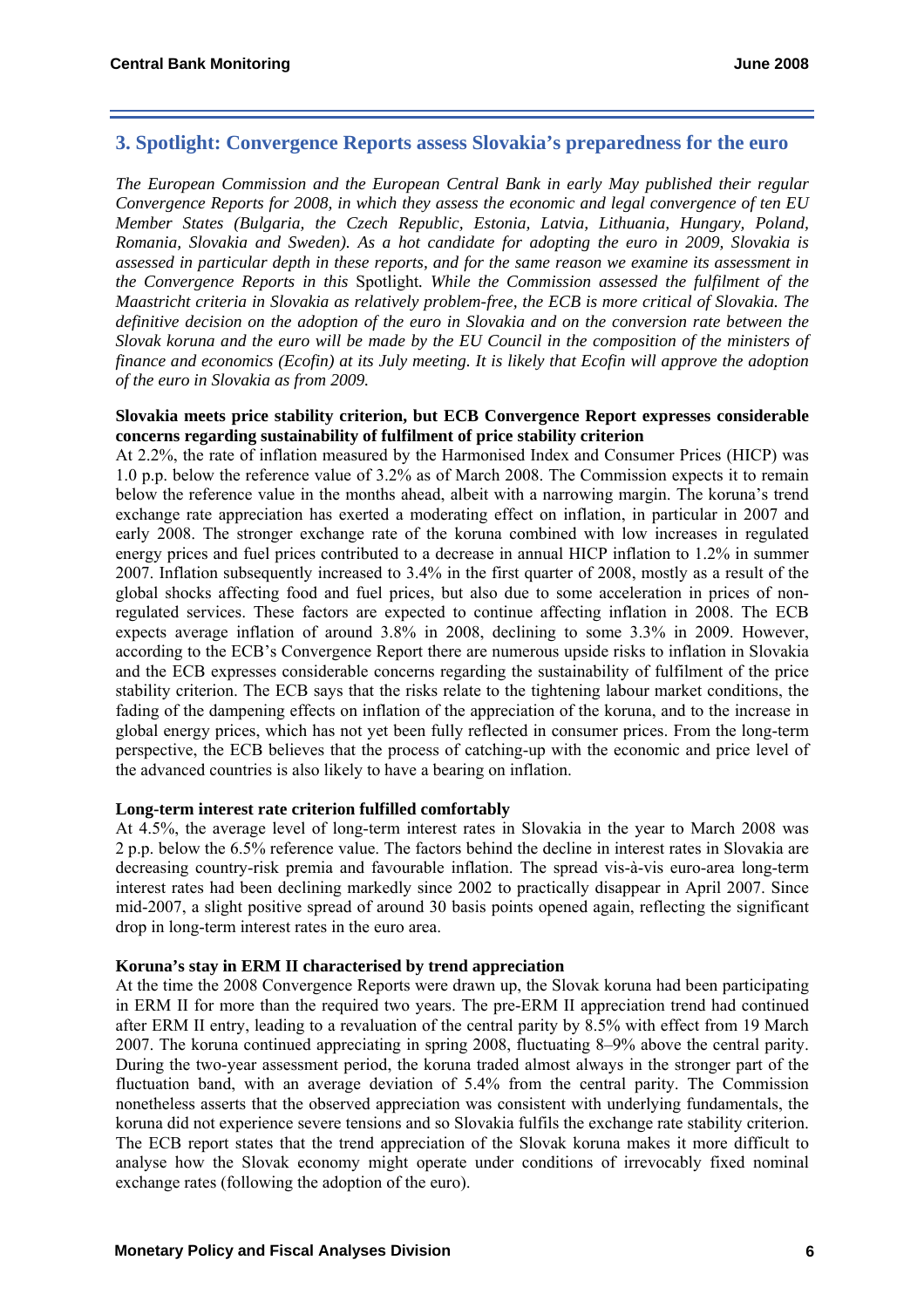# **Government budgetary position criterion will be fulfilled after expected abrogation of excessive deficit procedure by Ecofin**

An excessive deficit procedure was imposed on Slovakia in 2004 as a means of reducing its fiscal deficit below 3% of GDP by 2008. In the period under review, Slovakia succeeded in cutting the deficit significantly (to 2.2% of GDP in 2007), mainly by reducing government budget expenditure. According to the Commission services' spring 2008 forecast, the general government deficit will first decline and then widen moderately (to 2.0% of GDP in 2008 and to 2.3% in 2009), but will remain constantly below 3% of GDP. General government debt declined significantly since the beginning of the decade to reach 29.4% of GDP in 2007. The Commission services' forecast projects a broadly stable general government debt ratio. The Commission thus assesses public finance developments in Slovakia as favourable. At the time this year's Convergence Reports were drawn up, Slovakia was still the subject of an excessive deficit procedure, but it is very likely that Ecofin will decide to abrogate this in June.

# **Overall assessment and Slovakia's next steps on road to euro**

According to the Commission's Convergence Report, Slovakia had fulfilled all the economic and legislative criteria for the adoption of the euro. Despite the concerns raised by the ECB, it is likely that Slovakia will introduce the euro as its legal tender at the start of 2009. This will make Slovakia the 16th member of the euro area and the National Bank of Slovakia a member of the Eurosystem. The definitive decision on the adoption of the euro in Slovakia and on the conversion rate between the Slovak koruna and the euro will be made by Ecofin at its July meeting, after consultation with the European Parliament and the EU Council.